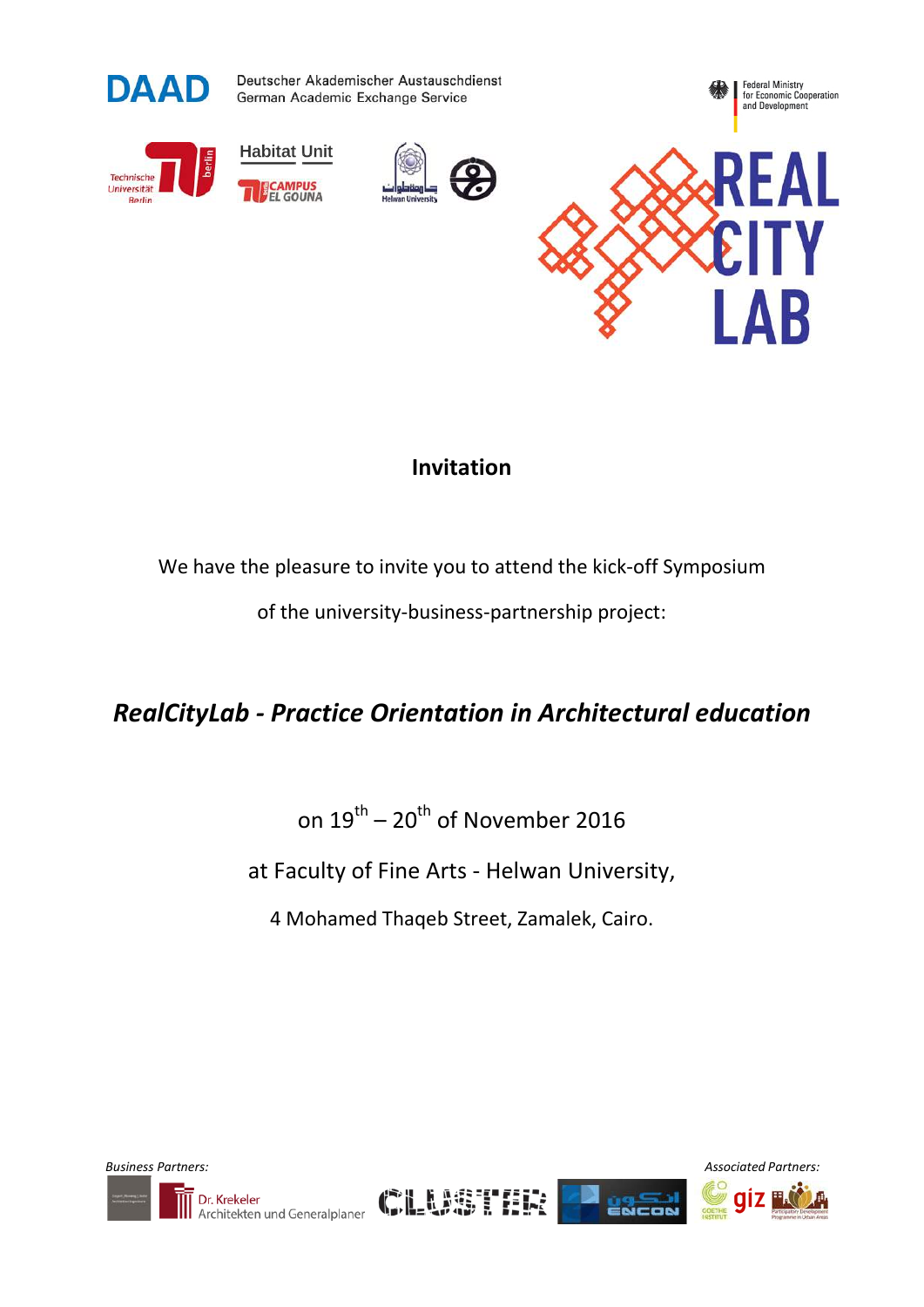

Deutscher Akademischer Austauschdienst German Academic Exchange Service









Federal Ministry<br>for Economic Cooperation<br>and Development

## **RealCityLab**

**Practice Orientation in Architectural Education**

**Kick Off Symposium 19th - 20th of November 2016, Cairo.**

**Main Venue: Faculty of Fine Arts, Department of Architecture, Salah Abdel Karim Hall. 4 Mohamed Thaqeb Street, Zamalek, Cairo.**

| Saturday                  | November 19 <sup>th</sup> , 2016                                                             |                                                                      |                             |  |
|---------------------------|----------------------------------------------------------------------------------------------|----------------------------------------------------------------------|-----------------------------|--|
| $09:00 - 09:30$           | Registration                                                                                 |                                                                      |                             |  |
| <b>Session 1</b>          | <b>Introduction of RealCity Lab and its Activities</b>                                       |                                                                      |                             |  |
| $09:30 - 10:00$           | <b>Welcome Speech</b>                                                                        |                                                                      |                             |  |
|                           | Prof. Dr. Maged Negm                                                                         | President Helwan University                                          |                             |  |
|                           | Prof. Dr. Safia Elkabany                                                                     | Dean Faculty of Fine Arts, Helwan University                         |                             |  |
|                           | Prof. Dr. Amal Abdou                                                                         | Head of Architecture Department, Faculty of Fine Arts                |                             |  |
|                           | <b>DAAD Representative</b>                                                                   | DAAD Cairo office                                                    |                             |  |
|                           | Prof. Dr. Philipp Misselwitz                                                                 | Habitat Unit, TU Berlin                                              |                             |  |
|                           | Prof. Dr. Rudolf Schäfer                                                                     | Urban Development, Campus El-Gouna, TU Berlin                        |                             |  |
| $10:00 - 10:30$           | RealCityLab: Intro to objectives, methods and potential integration of the activities within |                                                                      |                             |  |
|                           | the academic program + Revival of Architectural Library (New Arrivals)                       |                                                                      |                             |  |
|                           | Prof. Dr. Amal Abdou                                                                         | Faculty of Fine Arts, Helwan University                              |                             |  |
|                           | Dr. Iman Gawad                                                                               | Faculty of Fine Arts, Helwan University                              |                             |  |
|                           | Dr.-Ing. Hassan Elmouelhi                                                                    | Habitat Unit, TU Berlin                                              |                             |  |
|                           | Dipl.-Ing. Salma Khamis                                                                      | Habitat Unit, TU Berlin                                              |                             |  |
| $10:30 - 11:00$           | <b>Previous Cooperation between HU &amp; TUB</b>                                             |                                                                      |                             |  |
|                           | Prof. Dr. Mohamed Ali                                                                        | Faculty of Fine Arts, Helwan University                              |                             |  |
|                           |                                                                                              | Prof. Dr. Mohamed Magdy Nour Faculty of Fine Arts, Helwan University |                             |  |
| 11:00 - 11:30             | Coffee break.                                                                                |                                                                      |                             |  |
| <b>Session 2</b>          | <b>Between education and practice in Architecture</b>                                        |                                                                      |                             |  |
| 11:30 - 12:00             | What after Quito? The New Urban Agenda and Planning Education                                |                                                                      |                             |  |
|                           | Prof. Dr. Philipp Misselwitz                                                                 | Habitat Unit, TU Berlin                                              |                             |  |
| 12:00 - 12:30             | The role of laws and regulations in Urban development.                                       |                                                                      |                             |  |
|                           | Prof. Dr. Rudolf Schäfer                                                                     | Urban Development, Campus El-Gouna, TU Berlin                        |                             |  |
| 12:30 - 13:00             | Bridging the gap between the Academia and the job market                                     |                                                                      |                             |  |
|                           | Prof. Dr. Ashraf Elmokadem<br>Faculty of Engineering, Port Said University                   |                                                                      |                             |  |
| 13:00 - 13:30             | Transitional research, the link between the academia and practice.                           |                                                                      |                             |  |
|                           | Dr.Ghada Bassioni                                                                            | Faculty of Engineering, Ain Shams University                         |                             |  |
| <b>Business Partners:</b> |                                                                                              |                                                                      | <b>Associated Partners:</b> |  |
|                           | Dr. Krekeler<br>Architekten und Generalplaner                                                |                                                                      |                             |  |